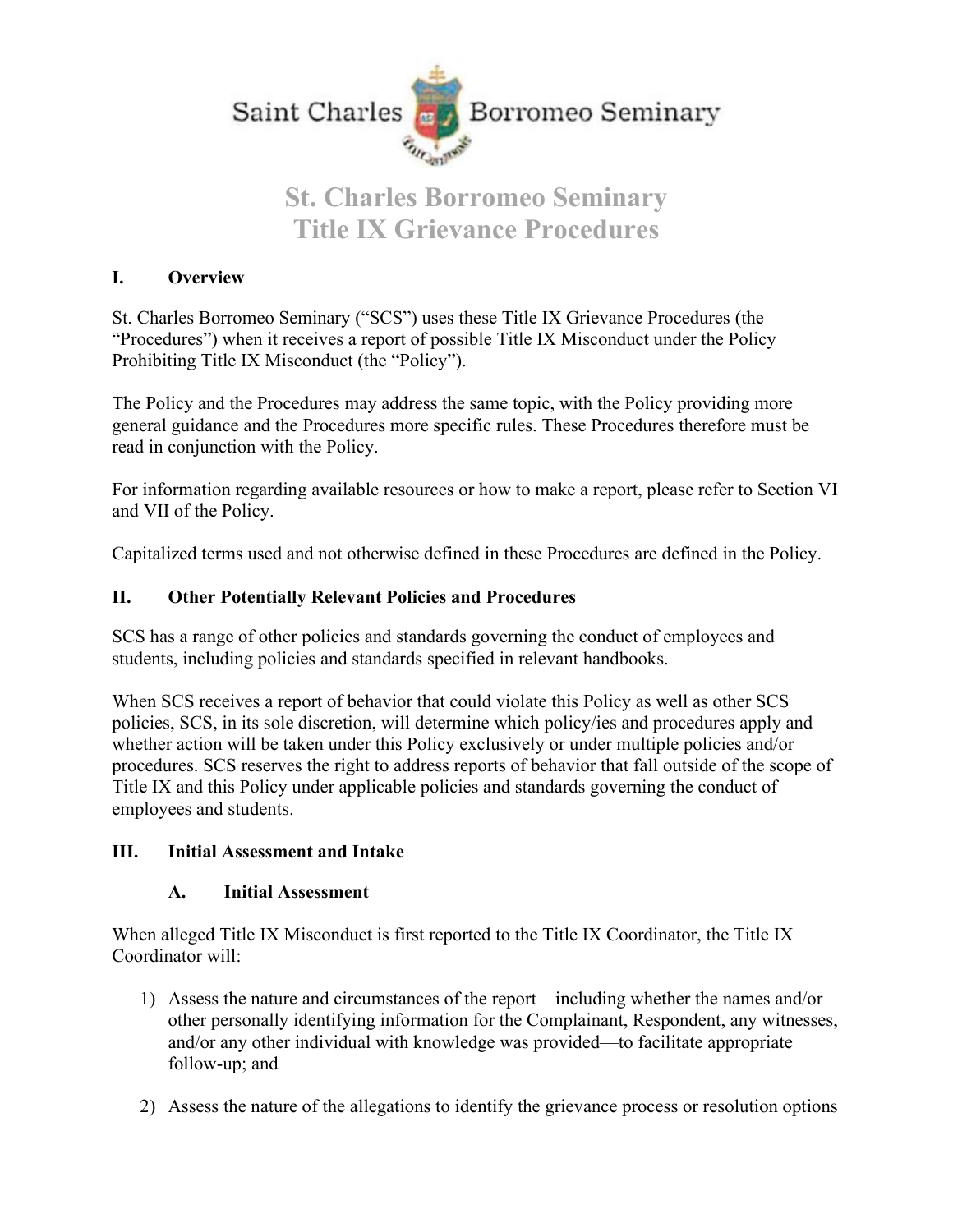that might be available.

Where the Title IX Coordinator determines that the Policy does not apply, such as when the report does not describe possible Title IX Misconduct, the Title IX Coordinator may refer the report to another SCS office or process for resolution.

# **B. Intake**

Upon receiving a report of Title IX Misconduct, the Title IX Coordinator will promptly contact the Complainant to (1) discuss the availability of supportive measures; (2) discuss and consider the Complainant's wishes with respect to such supportive measures; (3) inform the Complainant of the availability of such supportive measures with or without filing a Formal Complaint; and (4) explain the process for filing and pursuing a Formal Complaint.

The Title IX Coordinator will also provide the Complainant with a written explanation of available resources, options, and other important Policy information, including the following:

- 1) Support and assistance available through SCS and community resources, including the Complainant's option to seek Supportive Measures regardless of whether they choose to participate in an SCS or law enforcement investigation;
- 2) The Complainant's option to seek medical treatment and information on preserving potentially key forensic evidence and/or other potential evidence;
- 3) The process for filing a Formal Complaint;
- 4) SCS's procedural and grievance options, including the Formal Resolution and Informal Resolution processes;
- 5) The Complainant's right to an advisor of the Complainant's choosing who may be, but is not required to be, an attorney;
- 6) SCS's prohibition of Retaliation against the Complainant, the Respondent, the witnesses, and the reporting parties; how to report acts of Retaliation; and confirmation that SCS will take prompt action when Retaliation is reported;
- 7) The opportunity to discuss with the Title IX Coordinator or designee the Complainant's resources, rights, and options;
- 8) A copy of or a link to the Policy and Procedures; and
- 9) An explanation that parties and witnesses are prohibited from knowingly making false statements or knowingly submitting false information during the grievance process.

**If a Formal Complaint is filed**, the Title IX Coordinator will, within 5 business days, (1) provide the Respondent with a written explanation of available resources and options for support; and (2) transmit a written notice to both the Complainant and Respondent that includes: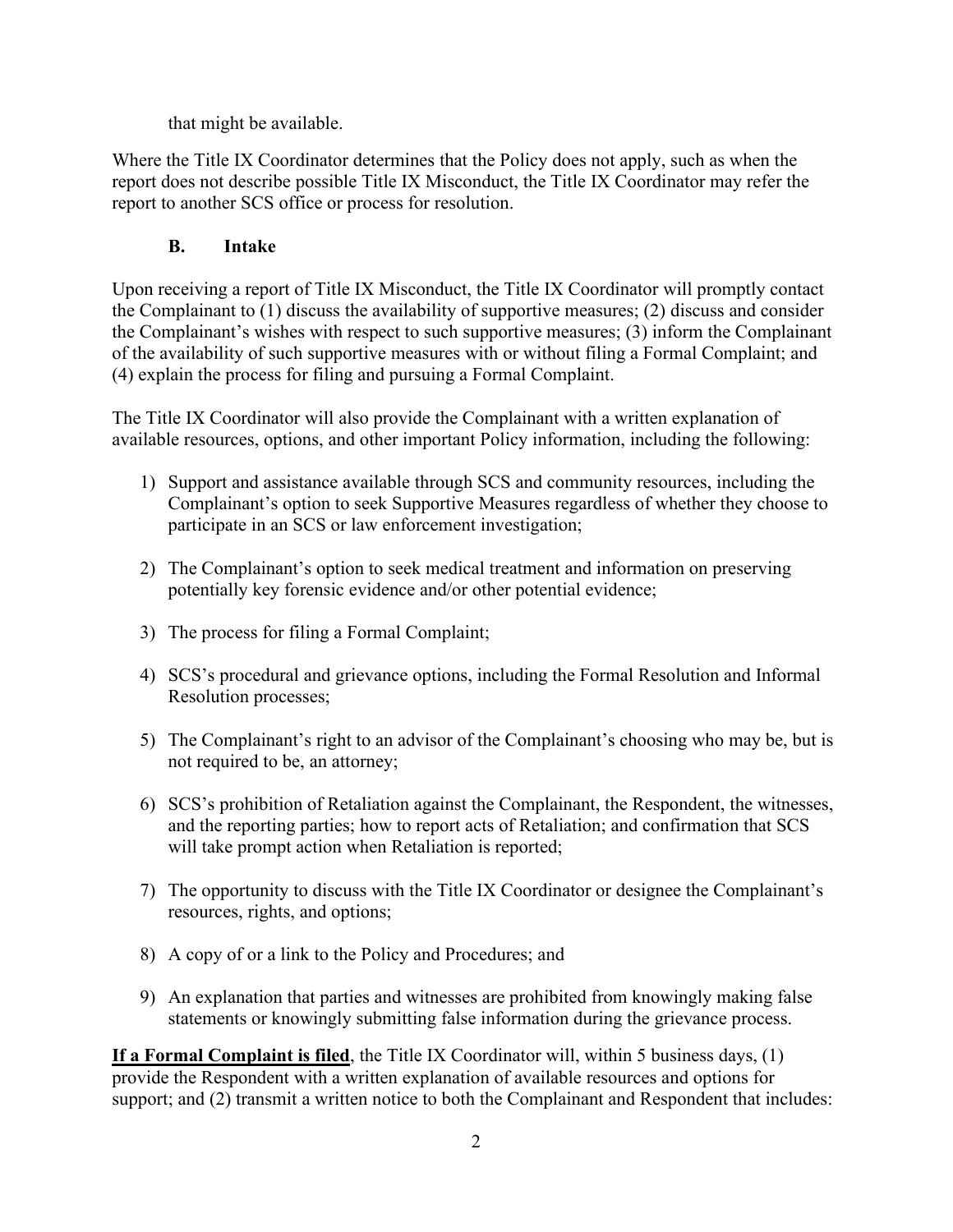- 1) Notice of the allegations potentially constituting Title IX Misconduct, including the identities of the parties (if known), the date and location of the alleged incident (if known), and potential Policy violations [note: if, at any point, SCS decides to investigate allegations that are materially beyond the scope of this initial written notice, SCS will provide a supplemental notice describing those additional allegations];
- 2) Notice that a determination regarding responsibility is made at the conclusion of the proceeding and the Respondent is presumed not responsible for the alleged Title IX Misconduct prior to the determination;
- 3) Each party's right to an advisor of their choosing who may be, but is not required to be, an attorney;
- 4) SCS's prohibition of Retaliation against the Complainant, the Respondent, the witnesses, and the reporting parties, how to report acts of Retaliation, and that SCS will take prompt action when Retaliation is reported;
- 5) The opportunity to discuss with the Title IX Coordinator resources, rights, and options;
- 6) A copy of or link to the Policy and Procedures; and
- 7) An explanation that parties and witnesses are prohibited from knowingly making false statements or knowingly submitting false information during the grievance process.

Where a Formal Complaint is filed that involves either a student-complaint or studentrespondent, or both, the Title IX Coordinator will also notify the seminarians' Formation Advisor.

#### **IV. Resolution Options Following an Initial Assessment**

Upon completion of an initial assessment, the Title IX Coordinator will undertake one of the following actions, with the understanding that as a matter progresses, the action warranted can change, as described in these Procedures.

In all cases, the final decision on whether, how, and to what extent SCS will proceed in response to a report of possible Title IX Misconduct, and whether other measures will be taken in connection with any such report, rests with the Title IX Coordinator.

# **A. Matters Involving a Formal Complaint**

If a Formal Complaint alleging behavior that could constitute Title IX Misconduct or Retaliation is filed, the Title IX Coordinator will initiate the grievance process, which includes both formal resolution and informal resolution, both of which are discussed at a high level here:

1) Formal Resolution Process: This process generally results in a written report containing a summary of the relevant evidence, a hearing that results in a finding and, if appropriate,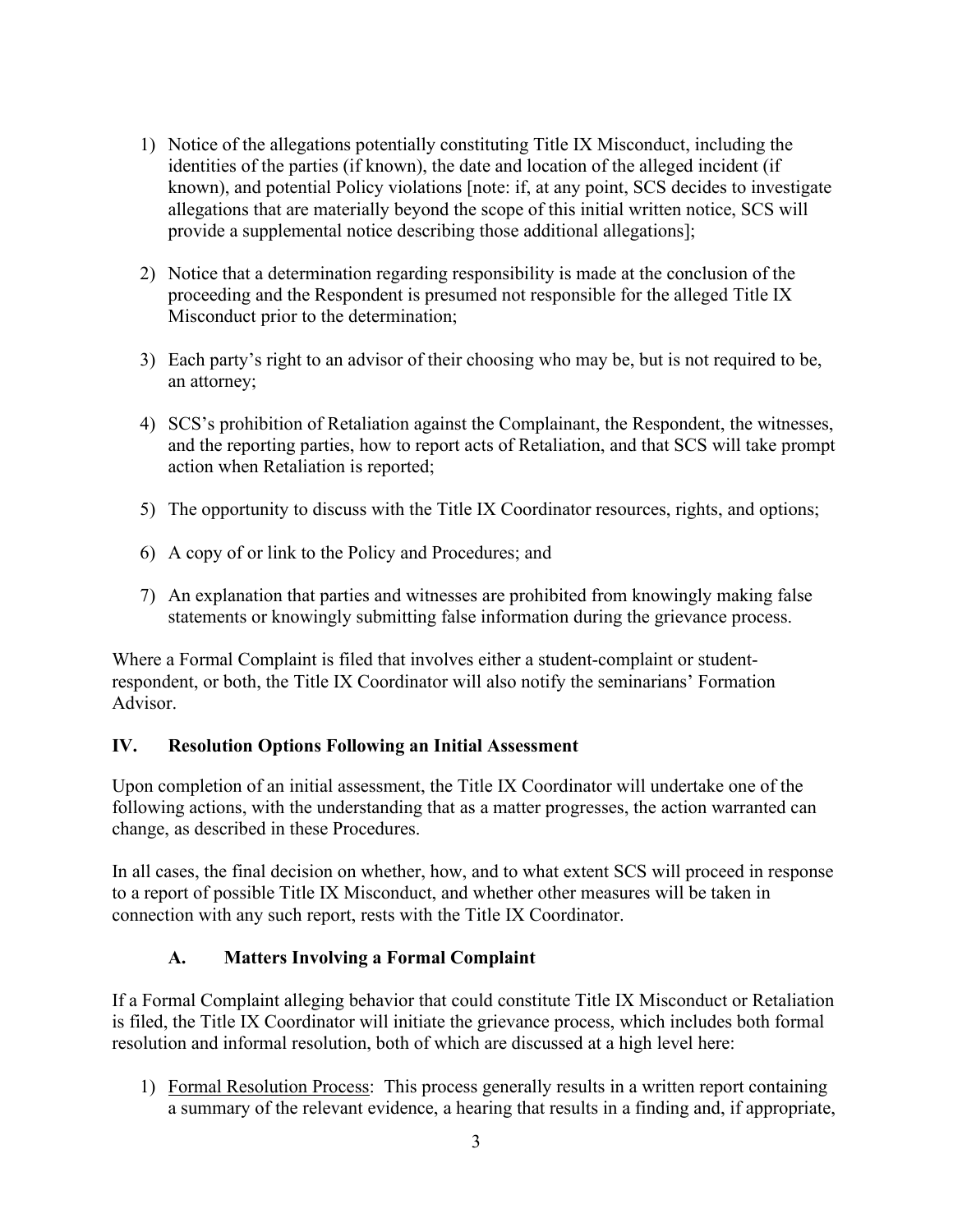corrective action as determined by the appropriate SCS official, and an appeal process. SCS will strive to complete such matters within 120 days of the filing of the Formal Complaint. The parties will be provided with updates on the progress of the resolution process, as needed, and will be alerted, in writing, if the process will go beyond that timeframe.

2) Informal Resolution: Informal resolution includes a spectrum of facilitated, structured, and adaptable processes that seek to identify and meet the needs of the Complainant while providing an opportunity for the Respondent to acknowledge harm and seek to repair the harm (to the extent possible) experienced by the Complainant and/or the SCS Community. Informal resolution does not include an investigation, hearing, or formal disciplinary action against a Respondent. However, remedies may include any appropriate and reasonable educational, restorative, and accountability-focused measures as agreed to by the parties and approved by the Title IX Coordinator.

Though distinct from Supportive Measures under the Policy, an individual engaged in either resolution option under these Procedures may also request reasonable accommodations related to a disability at any phase in the applicable resolution process through SCS's normal disability accommodation process.

## **B. Matters Involving Third Parties or Non-Participating Complainants**

There are some matters in which a Formal Complaint involves a Respondent unaffiliated with SCS, or the Complainant does not wish to file a Formal Complaint after a report is made. These matters will be addressed as outlined below.

- 1) Formal Complaints Against Unaffiliated Third Parties: Generally, if a report of Title IX Misconduct is made against someone who has no affiliation with SCS, SCS's ability to take direct action against such a person may be limited. SCS will still take steps to inform the Complainant of support and assistance available through SCS resources and resources available from entities outside of SCS (including law enforcement).
- 2) Complainant Request for No Investigation or to Not Participate in an Investigation: In some instances, the Complainant may not wish to file a Formal Complaint or participate in any process (Complainants are encouraged, but not required, to participate in this process). SCS will consider the Complainant's wishes, though SCS retains the discretion to determine whether to proceed without the Complainant's participation. SCS generally will proceed when the Respondent is an Employee.
	- a. In all cases, including those in which the Title IX Coordinator decides to sign a Formal Complaint, the Title IX Coordinator shall remain impartial and is not a Complainant or otherwise a party to the matter.
	- b. In cases where SCS investigates without a participating Complainant, the Title IX Coordinator will notify the Complainant that SCS intends to initiate a process, and that the Complainant is encouraged, but not required, to participate. A Complainant who is not participating in the grievance process will be treated like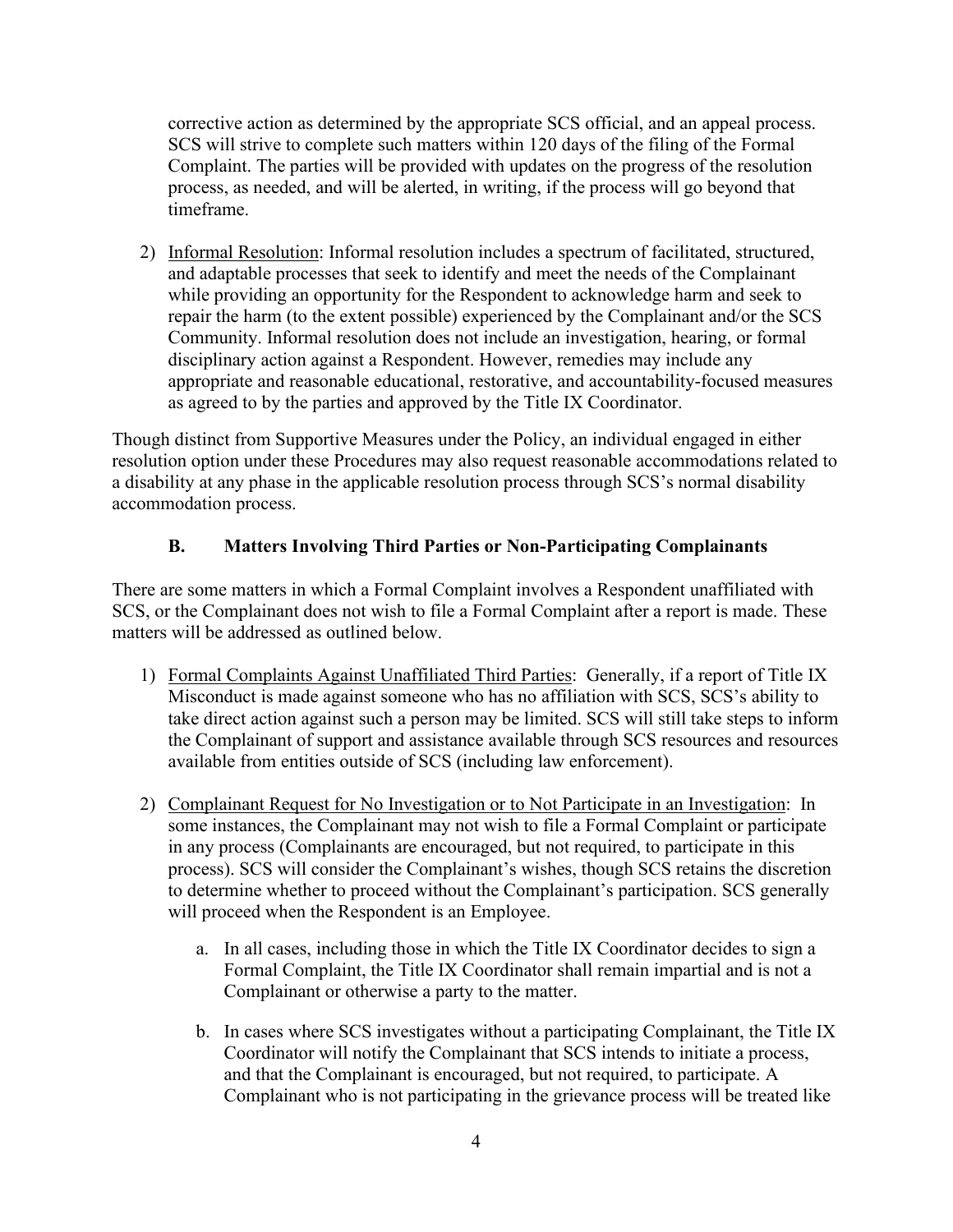a party to the process; this means that the Complainant is entitled to the same rights afforded to them under the Policy and Procedures as if they were participating (e.g. a right to a copy of evidence).

If a Complainant declines to participate in an investigation, SCS's ability to fully investigate and respond to a report of Title IX Misconduct may be limited. Even so, SCS may pursue other steps to limit the effects of the Title IX Misconduct and prevent its recurrence.

# **V. Ongoing Assessment & Dismissals**

# **A. Consolidation or Severance of Formal complaints**

SCS, in the sole discretion of the Title IX Coordinator, may consolidate or sever Formal Complaints of Title IX Misconduct. Specifically, the Title IX Coordinator may consolidate multiple Formal Complaints into a single investigation and hearing if the allegations of Title IX Misconduct arise out of the same facts or circumstances. Consolidation might involve a single or multiple Respondents, a single or multiple Complainants, and/or Formal Complaints with another temporal or logical connection. In addition, a Formal Complaint of Retaliation may be consolidated with a Formal Complaint of Title IX Misconduct. If investigations involving multiple Complainants and/or Respondents are consolidated, each party will have access to all of the information that is directly related to the allegations, including information as provided by all involved Complainants, all involved Respondents, and all involved witnesses.

The Title IX Coordinator also has the discretion to sever multiple Formal Complaints into separate investigations, hearings, or appeals. In every circumstance, however, grievance proceedings shall proceed consistent with the Title IX regulations, 34 C.F.R. Part 106.

# **B. Concurrent Legal Proceedings**

At the request of law enforcement, and subject to the provisions in these Procedures pertaining to notifying the Respondent of a Formal Complaint, SCS may agree to temporarily defer proceeding with part or all of its processes until after some or all of the law enforcement investigation is complete (e.g., deferring until the initial law enforcement evidence gathering phase is complete).

# **C. Required Dismissal**

The Title IX Coordinator must dismiss allegations of Title IX Misconduct if at any time after a Formal Complaint is filed, whether before or during the resolution process, the Title IX Coordinator determines that:

- The conduct alleged in the Formal Complaint would not constitute Title IX Misconduct, even if proved; or
- The conduct alleged in the Formal Complaint did not occur in SCS's Program or Activity or to a Complainant who was participating in, or endeavoring to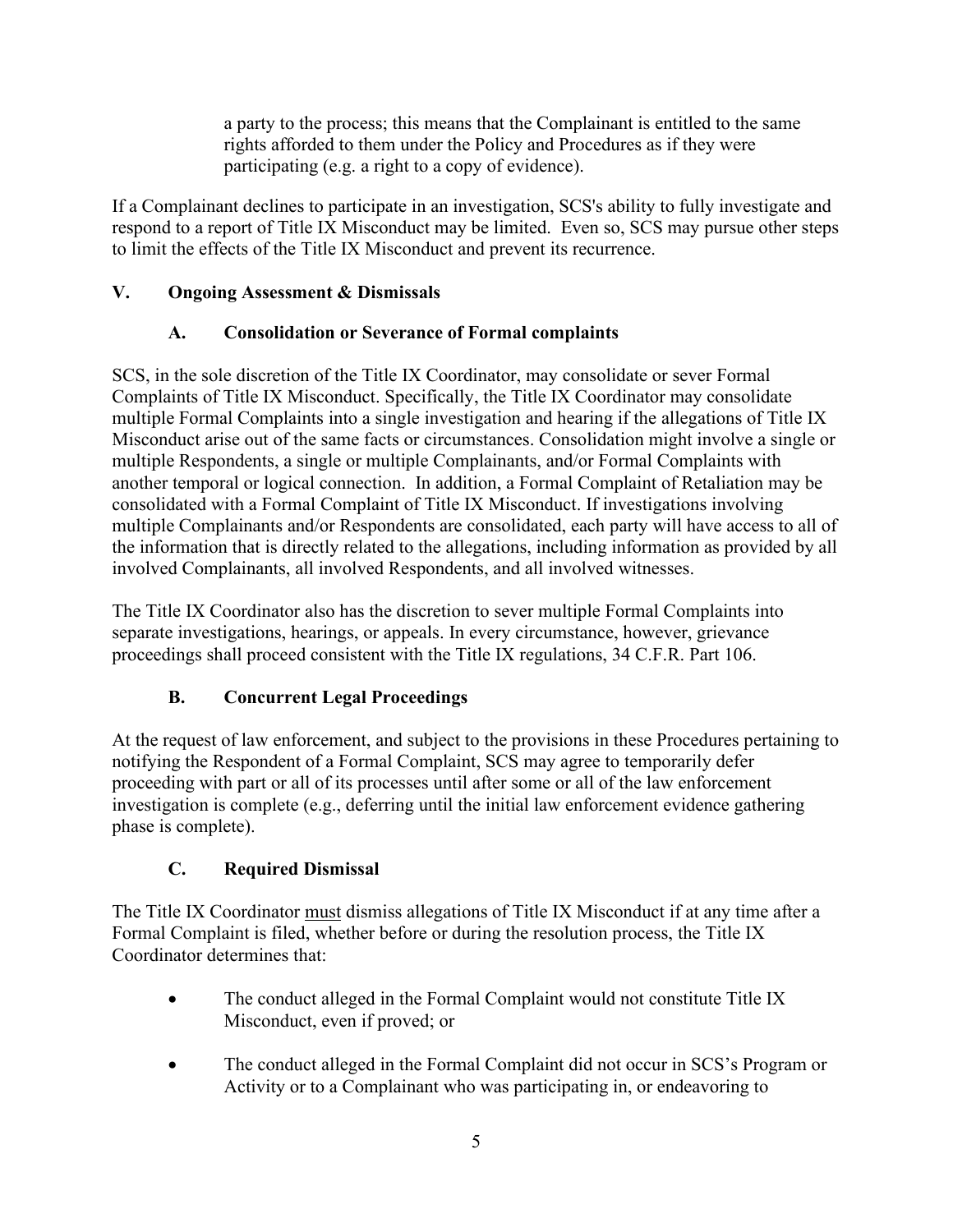participate in, such a Program or Activity at the time they signed the Formal Complaint; or

• The alleged conduct occurred outside the geographic boundaries of the United States.

The parties will then be notified in writing that the allegations of Title IX Misconduct are being dismissed, with an explanation of the reason for dismissal. If allegations of Title IX Misconduct are dismissed for one of the above reasons, the parties may appeal that dismissal using the process described below.

In the case of such a dismissal, the Title IX Coordinator may refer the report to another SCS office or process for resolution. Written notice will be provided to the parties in the event of such a referral.

# **C. Other Dismissal and File Closure**

In addition to the reasons stated above for the mandatory dismissal of allegations of Title IX Misconduct, the Title IX Coordinator may dismiss a Formal Complaint of Title IX Misconduct, if at any time during the investigation or hearing:

- The Complainant provides the Title IX Coordinator with written notice that the Complainant wishes to withdraw the Formal Complaint or any discrete allegations therein (in which case those discrete allegations may be dismissed);
- The Respondent is no longer enrolled or employed by SCS, or
- Specific circumstances prevent SCS from gathering evidence sufficient to reach a determination as to the Formal Complaint, or any discrete allegations therein (in which case those discrete allegations may be dismissed).

In the event SCS determines that a Formal Complaint, or any discrete allegations therein, should be dismissed, the Title IX Coordinator will provide written notice of dismissal to the parties and advise them of their right to appeal.

# **D. Acceptance of Responsibility**

The Respondent may, at any time in the Formal Resolution process, elect to accept responsibility for the Title IX Misconduct. In such circumstances, and with the written consent of both the Respondent and Complainant, the matter will be removed from the Formal Resolution process and finalized instead as a form of Informal Resolution. The investigator will issue a brief investigation report and/or the hearing officer (as applicable) will issue a brief outcome notice summarizing the allegations and stating that the Respondent has accepted responsibility. The matter will then be referred to the appropriate SCS official to determine sanctions.

If the parties both do not consent, the Formal Resolution process will continue.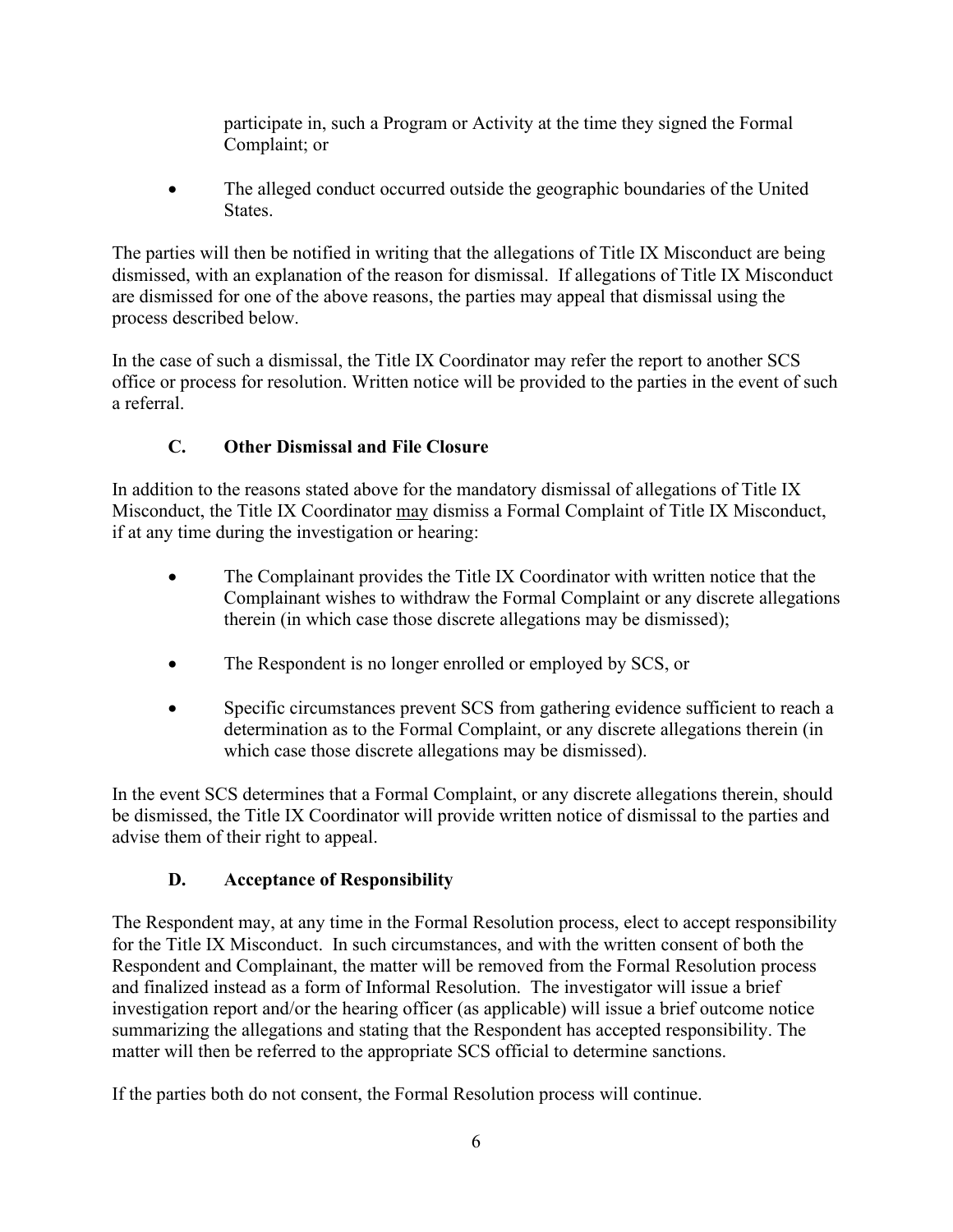#### **VI. Timelines**

The Title IX Coordinator has authority to extend the timelines/timeframes identified herein for good cause. Good cause may include, but is not limited to, considerations such as the absence of a party, a party's advisor, or a witness; concurrent law enforcement activity; travel and unavailability; a pandemic or other emergency; or the need for language assistance or accommodation of disability. In the case of such an extension, the Title IX Coordinator will notify the affected parties of the extension, including the reason(s) for the extension.

# **VII. Core Principles**

The following core principles apply to all procedural options under the Policy.

**Impartiality.** As applicable, the Title IX Coordinator, investigator, hearing officer, facilitator of Informal Resolution, and the appeal officer each must be impartial and free of any actual conflict of interest or bias.

A Complainant or a Respondent who has concerns that the Title IX Coordinator, investigator (if different than the Title IX Coordinator), hearing officer, facilitator of informal resolution, and/or the appeal officer cannot conduct a fair and unbiased review (e.g., has a personal connection with one of the parties or witnesses, etc.) may report those concerns to the Title IX Coordinator.<sup>[1](#page-6-0)</sup> The Title IX Coordinator will assess the circumstances and determine whether a different investigator, hearing officer, facilitator of informal resolution, or appeal officer should be assigned to the matter.

**Presumption of Good Faith Reporting.** SCS presumes that reports of Title IX Misconduct are made in good faith. As a reminder, making a false report or giving false information is a violation of the Policy and may be a basis for discipline.

**Presumption of Non-Violation and Standard of Proof – Preponderance of the Evidence.** The Respondent is presumed not to have violated the Policy unless it is determined through applicable procedures that a preponderance of the evidence supports a finding of a Policy violation.

**Participation by the Parties and Witnesses is Voluntary.** The Complainants, the Respondents, or the witnesses may choose to participate or decline to participate in the Formal Resolution process. However, even if a Complainant or a Respondent declines to participate, SCS may deem it necessary to continue to investigate the allegations in the Formal Complaint. Non-participation by a party or witness may impact the outcome of the Formal Resolution process. Coercing any party or witness to not participate in the Formal Resolution process constitutes Retaliation and violates SCS policy.

<span id="page-6-0"></span> $<sup>1</sup>$  To the extent a party would like to raise a concern about the Title IX Coordinator, this report</sup> may be made to the Most Reverend Timothy C. Senior, Rector at 610-785-6200 / bsenior@scs.eduinstead.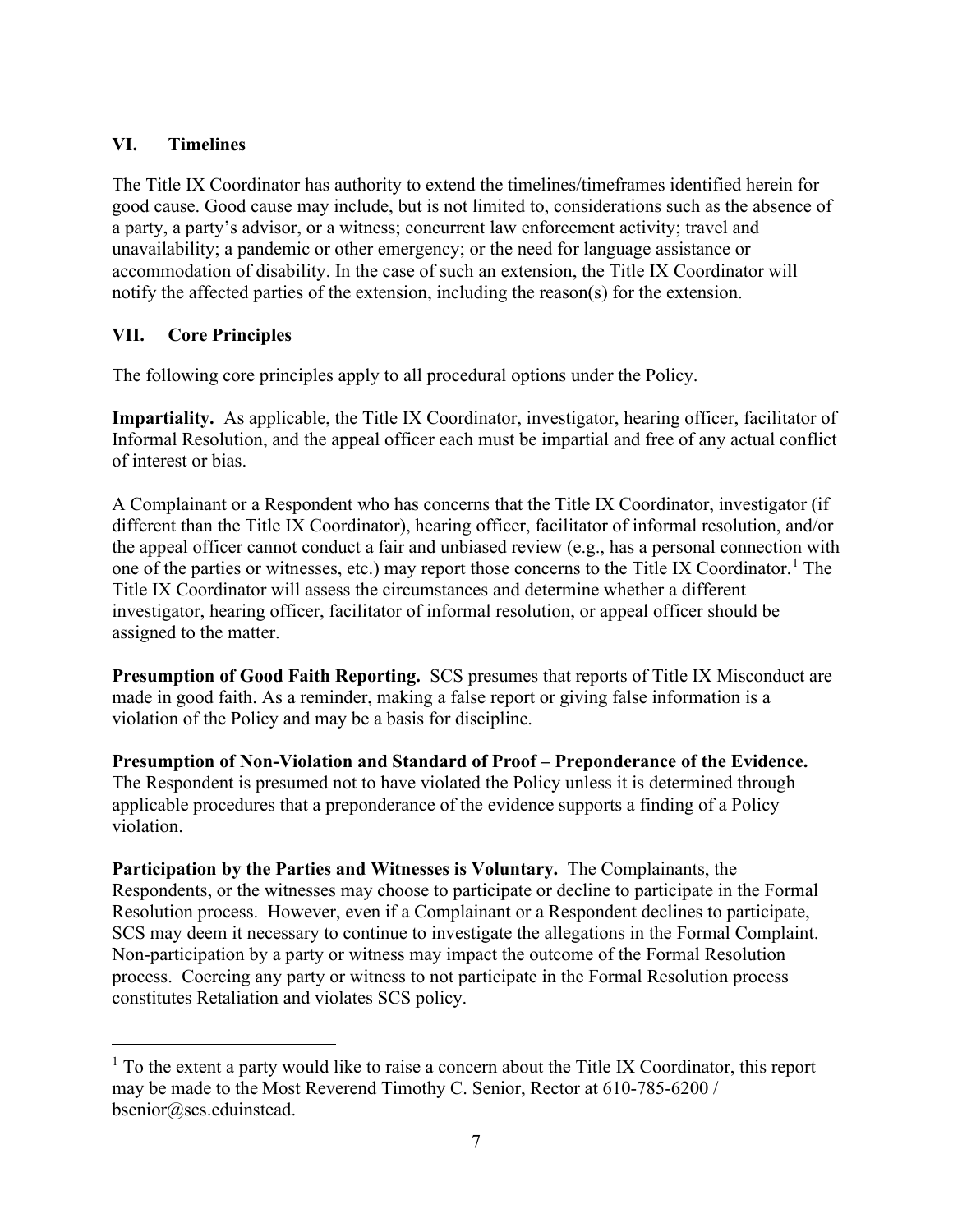**Expectations of Complainant, Respondent, and Witnesses.** The Complainant, the Respondent, the Witnesses, and others sharing information with the investigator are expected to provide all relevant information at the time of their interview, or as soon as otherwise possible, and to be truthful and complete in their responses throughout the process. A party or Witness who participates in the process is expected to participate in a live interview if requested. Similarly, a person who elects to participate is expected to participate in all aspects of the process (e.g., a witness who participates in a live interview is expected to make themselves available for a hearing if requested to do so).

**Advisors.** Throughout the process, a Complainant or a Respondent may have an advisor of their choice. An advisor is an individual chosen by a party to provide support and guidance to them during the investigation process. An advisor may but is not required to be an attorney.

A party may request to consult with their advisor at any point. However, the advisor may not represent or otherwise speak for the party they are supporting, except when a hearing occurs as part of the Formal Resolution Process. In such hearings, the advisor may ask the other party and witnesses relevant questions. If a party does not have an advisor available at the hearing, SCS will provide for an advisor to ask questions on behalf of that party, as described in the Formal Resolution process in Section VII of these Procedures.

Investigators, decision-makers, and the Title IX Coordinator have the right at all times to determine what constitutes acceptable behavior on the part of an advisor and to take appropriate steps to ensure compliance with the Policy.

**Sexual Predisposition and Prior Behavior of the Complainant.** Questions and evidence about the Complainant's sexual predisposition are never relevant. Questions and evidence about the Complainant's prior sexual behavior are not relevant, unless (1) offered to prove that someone other than the Respondent committed the conduct alleged by the Complainant or (2) the questions and evidence concern specific incidents of the Complainant's prior sexual behavior with respect to the Respondent, and are offered to prove Consent. For example, if the question being determined is whether Consent was given through mutually understandable words or actions, information about the manner in which Consent has previously been communicated between the parties may be relevant in determining whether Consent was sought and given during the incident in question. The decision-maker (e.g., the hearing officer or the investigator, as applicable) will determine the relevance of such information. Prior sexual contact between a Complainant and a Respondent is not relevant to prove character or reputation and will never be used for those purposes.

**Prior or Subsequent Conduct of the Respondent.** Prior or subsequent conduct of the Respondent is not relevant to prove character or reputation and will never be used for these purposes, but may be considered for other purposes, such as determining pattern, knowledge, intent, or the Respondent's reasons for taking the alleged action. For example, evidence of a pattern of Title IX Misconduct by the Respondent, either before or after the incident in question, may be deemed relevant to the determination of whether the Respondent violated the Policy or engaged in inappropriate behavior. A finding in a previous investigation that the Respondent violated the Policy by engaging in similar conduct may be relevant evidence of a pattern of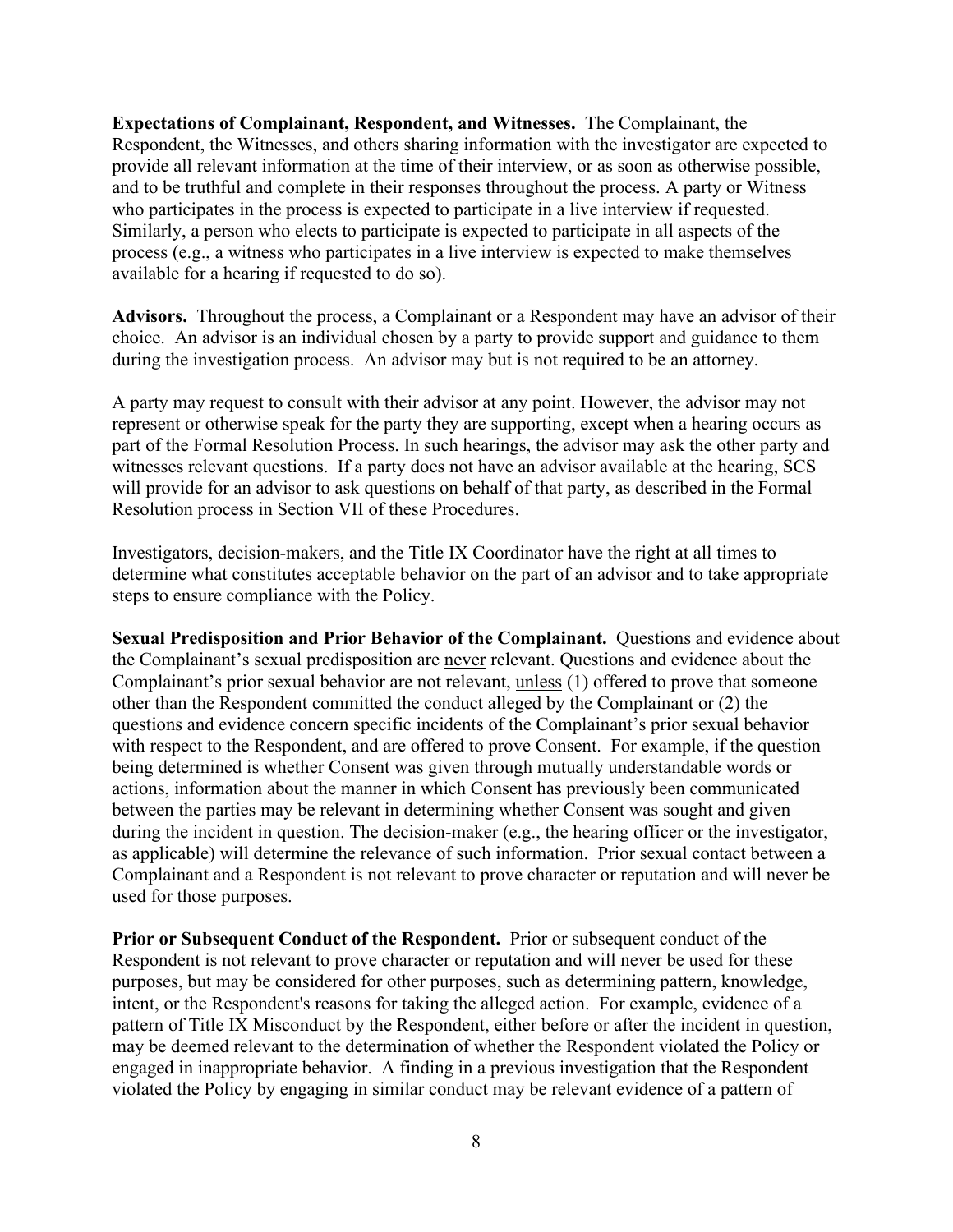behavior. Likewise, evidence in a previous investigation that the Respondent engaged in similar behavior, but the behavior was not at that time determined to be at a sufficient level to constitute a Policy violation, may be relevant to assessing severity, persistence and/or pervasiveness, as applicable, or relevant evidence of a pattern, in a subsequent investigation.

The relevance of pattern evidence will generally be determined based on an assessment of whether the previous or subsequent conduct was similar to the conduct under investigation or indicates a pattern of Title IX Misconduct. The decision-maker (e.g., the hearing officer or the investigator, as applicable) will determine the relevance of such information.

# **VIII. The Formal Resolution Process**

In the Formal Resolution Process, after an investigation, a live hearing occurs in which the parties' advisors have the opportunity to ask questions of the other party and the witnesses. The finding may be appealed.

## **A. Investigation**

An investigation affords both the Complainant and the Respondent an opportunity to submit information and other evidence and to identify witnesses. To be clear, although the parties have the option to submit evidence and suggest witnesses to be interviewed, the burden of gathering information in the investigation ultimately lies with SCS. There is a presumption in every investigation that the Respondent is not responsible for the alleged conduct until a determination regarding responsibility is made at the conclusion of the grievance process.

# **(1) Role of Investigator**

When the Formal Resolution Process is initiated, the Title IX Coordinator, in their discretion, will designate an investigator who will be responsible for gathering evidence directly related to the allegations at issue in the Formal Complaint.<sup>[2](#page-8-0)</sup>

The investigator does not have a decision-making role in the process and is not an advocate for either the Complainant or the Respondent at any point in the process. The investigator is responsible for conducting an investigation as described in these Procedures. The investigator can also serve as a resource to provide parties with information about the resolution processes, and can assist in identifying and connecting the parties with other resources.

# **(2) Notice of Investigation and Interviews**

The Complainant, Respondent, and any witnesses will receive written notice of the date, time, location, and purpose of any interviews with sufficient time to prepare for the interview.

<span id="page-8-0"></span> $2$  The Title IX Coordinator may designate someone either internal or external to SCS as the investigator. The Title IX Coordinator may also designate themselves as the investigator.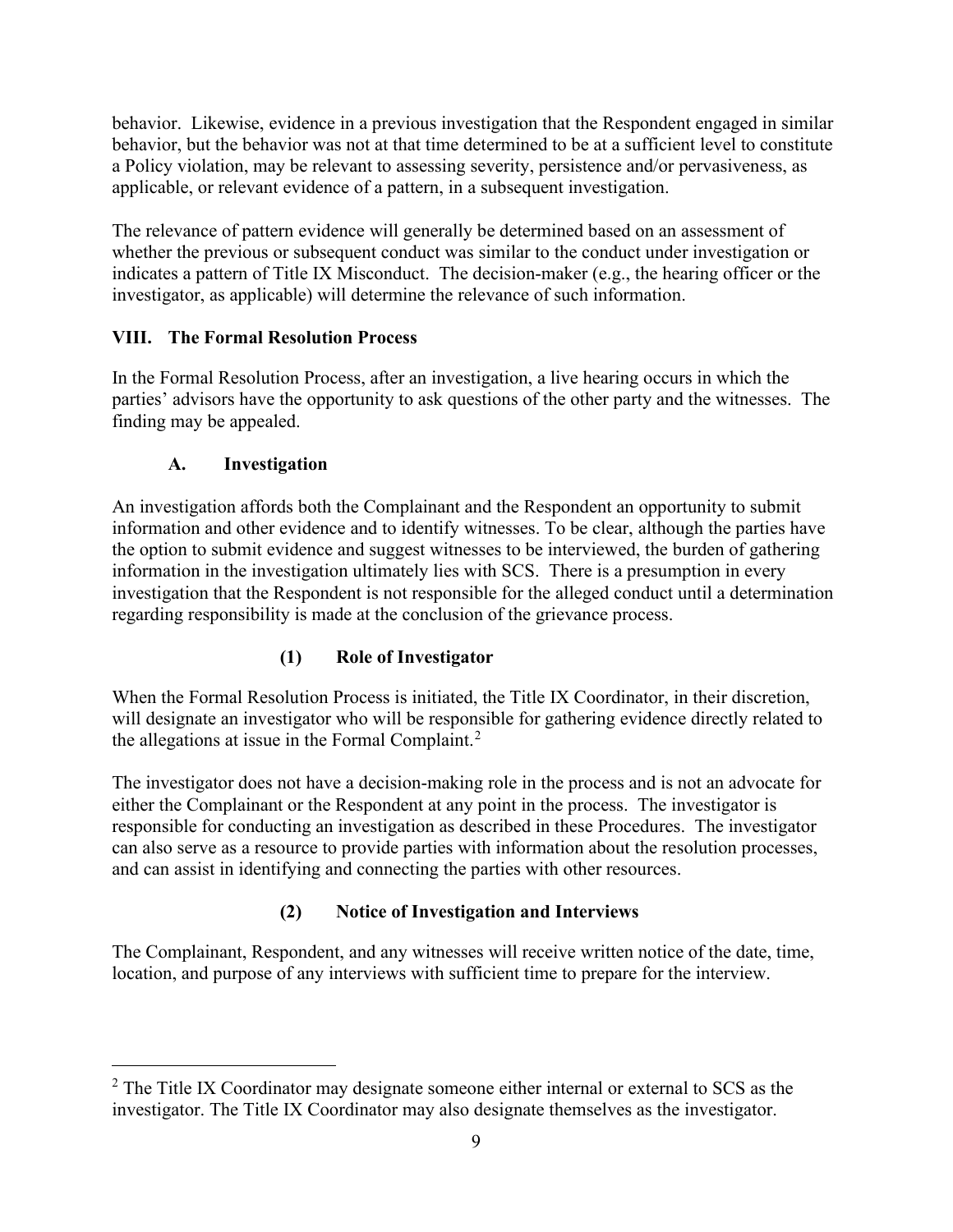#### **(3) Evidence**

The burden of gathering evidence sufficient to reach a determination in the adjudication lies with SCS, and the investigator in particular, and not with the parties. However, each party will be given the opportunity, and is encouraged, to identify witnesses, provide other relevant information—such as documents, communications, photographs, and other evidence—and suggest questions to be posed to the other party and witnesses.

Although SCS is responsible for gathering evidence sufficient to reach a determination regarding responsibility, all parties are expected to share relevant information and/or any information requested by the investigator, and to do so as early in the process as possible (or upon request). Failure to do so may lead the hearing officer to draw a negative inference from a refusal to provide information that the hearing officer knows or reasonably believes exists. A party that is aware of and has a reasonable opportunity to present particular evidence and/or identify particular witnesses during the investigation, and elects not to, will be prohibited from introducing any such evidence during the adjudication absent a showing of mistake, inadvertence, surprise, or excusable neglect.

The investigator will review all information identified or provided by the parties as well as any other evidence they obtain. The investigator has the discretion not to interview a witness if they do not possess relevant evidence, or if the evidence provided would be cumulative. Evidence directly related to the allegations in the Formal Complaint obtained as part of the investigation will be shared with the parties for their review and comment, as described below.

#### **(4) Investigation Timeframe**

Although the length of each investigation may vary depending on the totality of the circumstances, SCS strives to complete each investigation within forty-five (45) business days of the transmittal of the written notice of allegations. Additional time beyond 45 days may be necessary to ensure the integrity and completeness of the investigation to: (1) comply with a request by law enforcement for a temporary delay to gather evidence; (2) accommodate the availability of parties and/or witnesses; (3) address the need for language assistance or accommodation of disabilities; (4) account for SCS breaks or vacations; (5) account for case complexities including the number of witnesses and volume of information provided by the parties; or (6) for other legitimate reasons

The parties will be provided with updates on the progress of the investigation, as needed, and will be alerted, in writing, if the process will go beyond the 45-day timeframe.

#### **(5) Access to the Evidence**

At the conclusion of the evidence-gathering phase of the investigation, but prior to the completion of the investigation report, the investigator will transmit to each party and their advisors, if any, in either electronic or hard copy form, all evidence that is directly related to the allegations raised in the Formal Complaint.

Thereafter, the Complainant and the Respondent will have ten business days in which to submit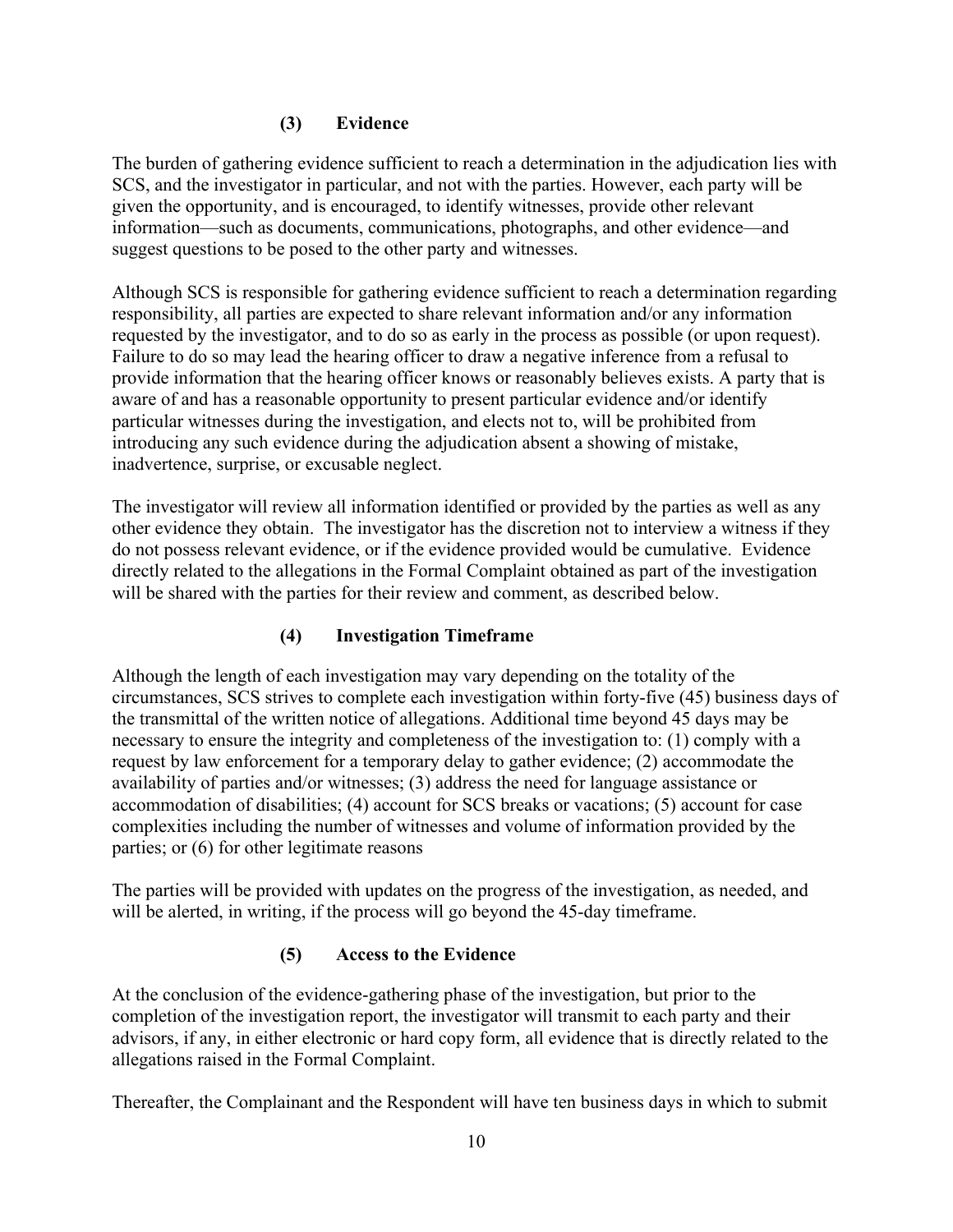to the investigator a written response, which the investigator will consider prior to completing the investigation report. The Complainant and the Respondent must submit any comments, feedback, additional documents, evidence, requests for additional investigation, names of additional witnesses, or any other information they deem relevant to the investigator. As parties are encouraged to provide all relevant evidence as early as possible in the process, any party providing new evidence in their response to the evidence should identify whether that evidence was previously available to them, and if so, why it was not previously provided. The parties' feedback will be attached to the investigation report.

## **(6) Investigation Report**

After receiving any comments submitted by either party, or after the ten-business-day comment period has lapsed without comment, the investigator will, as appropriate, pursue any additional investigative steps as needed (as determined by the investigator) and issue an investigation report. The written investigation report will summarize the steps taken during the investigation, fairly summarize the relevant evidence collected, list any material facts on which the parties agree, and list material facts on which the parties do not agree.

The investigator may exclude and/or redact information or evidence from the investigative report as follows:

- Information that is not relevant to the allegations raised in the Formal Complaint;
- Information about a Complainant's prior or subsequent sexual behavior, unless such information falls into one of the exceptions described above; and
- Medical or mental health information, treatment, and/or diagnosis, unless the treated party consents.

When the investigation report is complete, the investigator will transmit a copy to the Title IX Coordinator.

The Title IX Coordinator will provide the investigation report and evidence file to the parties simultaneously, along with information regarding the hearing process. The parties will have ten business days to review the investigation report and provide a written response to the Title IX Coordinator (who will transmit the investigation report, the evidence file, and the parties' responses to the hearing officer).

#### **B. Hearing Process**

# **(1) Hearing Officer**

After receipt of the investigation report, the Title IX Coordinator will promptly appoint a hearing officer who will oversee the hearing process and make a decision as to whether or not the Respondent(s) violated the Policy provisions at issue by a preponderance of the evidence. The Title IX Coordinator, in their discretion, may appoint an individual internal or external to SCS to serve as the hearing officer.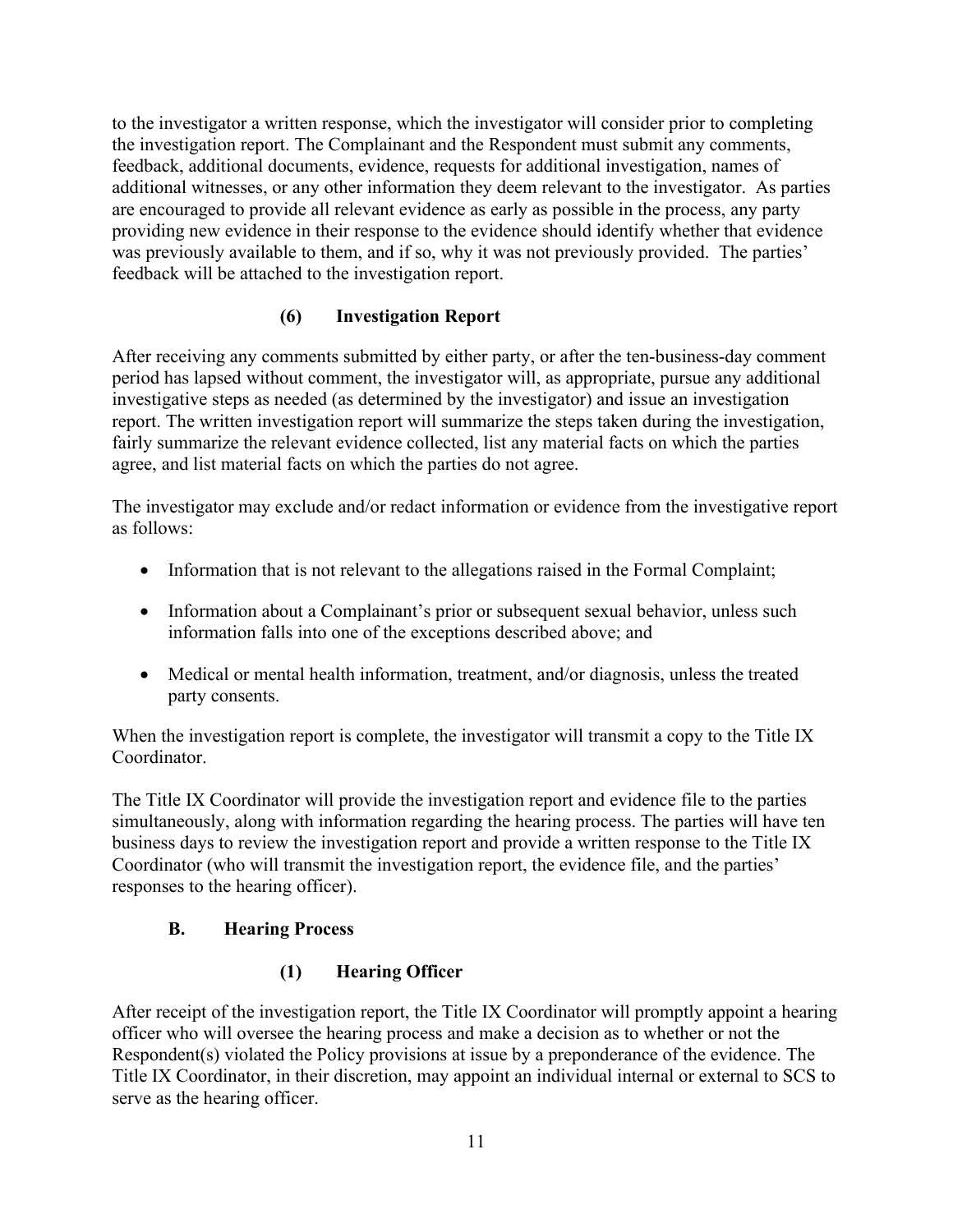The hearing officer has broad authority to determine the order of presentation, timing, overall duration of the hearing, what information and evidence will be heard, what information and questions are relevant to the determination of the matter, and, with rationale, what crossexamination questions will or will not be permitted. The hearing officer also is responsible for maintaining an orderly, fair, and respectful hearing and has broad authority to respond to disruptive or harassing behaviors, including adjourning the hearing or excluding the offending person(s).

Hearing officers will be informed of the identities of the parties so that they can identify any conflict of interest to the Title IX Coordinator or designee. At the discretion of the Title IX Coordinator, an alternate hearing officer will be assigned. The parties will be notified of the identity of the selected hearing officer in advance of the hearing, and parties may, within three calendar days of such notice, object to the hearing officer by providing a written statement as to why the party believes that the hearing officer has a conflict of interest or bias. The Title IX Coordinator will make decisions regarding such objections and the appointment of alternate hearing officers, as necessary. If a potential conflict of interest is discovered outside of the three days, it is within the discretion of the Title IX Coordinator to appoint an alternate hearing officer.

## **(2) Notice of Hearing**

After the hearing officer is appointed by the Title IX Coordinator, the hearing officer will promptly transmit written notice to the parties notifying the parties of the hearing officer's appointment and setting a date and time for the hearing. The hearing may not be held any earlier than ten days from the date of transmittal of the written notice.

#### **(3) Hearing Location**

On the date and time specified in the written notice, the hearing officer will convene and conduct a hearing. The hearing will be conducted live, with simultaneous and contemporaneous participation by the parties and their advisors.

By default, the hearing will be conducted with the hearing officer, the parties, the advisors, witnesses, and other necessary SCS personnel together in the same physical location. However, upon request of either party, or in the discretion of the Title IX Coordinator or hearing officer, the parties will be separated into different rooms, or may participate from different remote locations. When the hearing is conduct in this manner, the use of audio and video technology will enable the parties and other participants to participate simultaneously and contemporaneously.

#### **(4) Conduct of the Hearing and Relevance**

Except as otherwise permitted by the hearing officer, the hearing will be closed to all persons except the parties, their advisors, the hearing officer, the Title IX Coordinator, and other necessary SCS personnel.

The "directly related" evidence collected as part of the investigation process will be made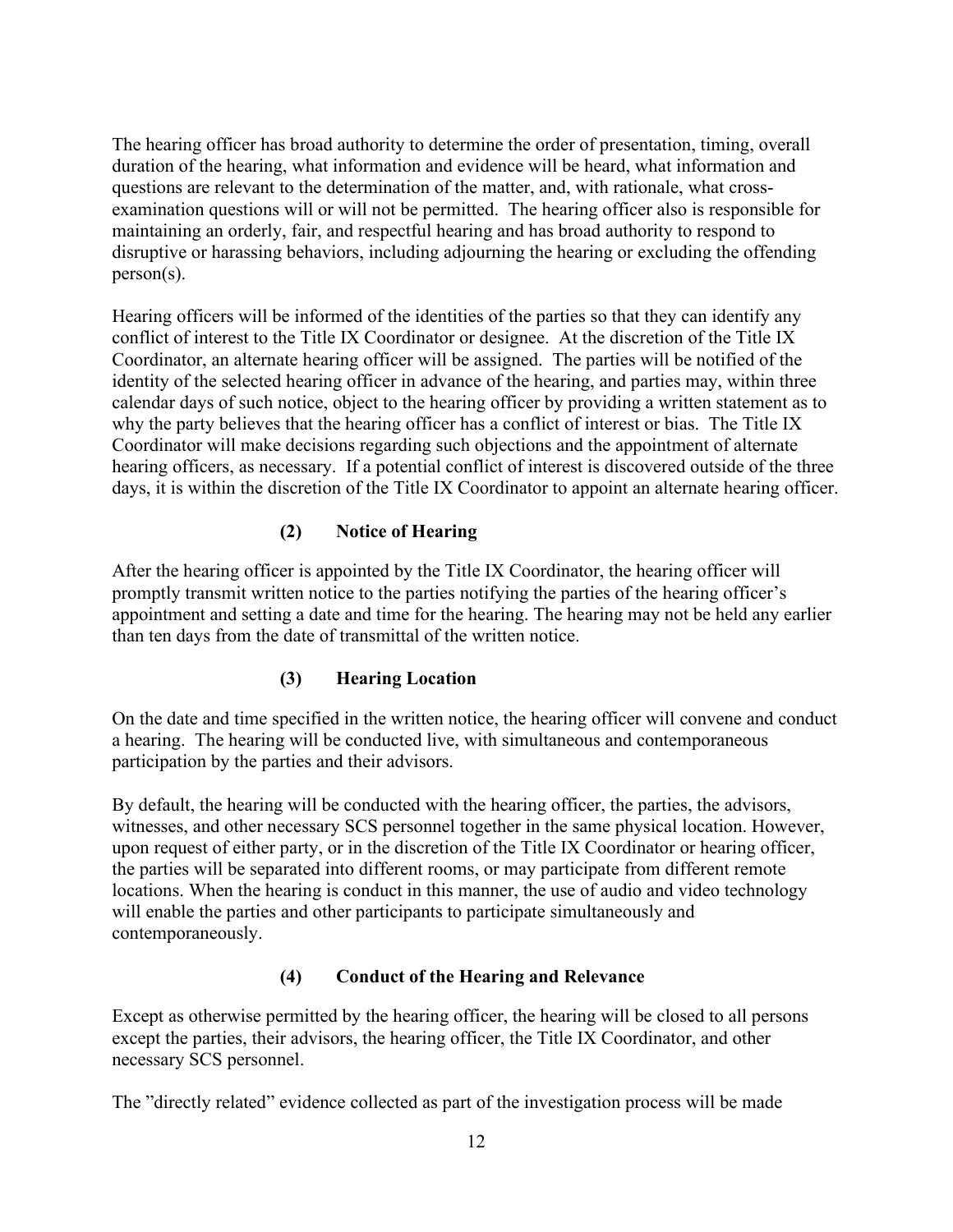available at the hearing to give each party an equal opportunity to refer to such evidence during the hearing, including for purposes of cross-examination.

Each hearing will include, at a minimum:

- Opportunity for each party to address the hearing officer directly and to respond to questions posed by the hearing officer.
- Opportunity for each party's advisor to ask directly, orally, and in real time, relevant questions, and follow up questions, of the other party and any witnesses, including questions that support or challenge credibility.
- Opportunity for each party to submit evidence that the party did not present during the investigation due to mistake, inadvertence, surprise, or excusable neglect.
- Opportunity for each party to make a brief closing argument.

Subject to the discretion of the hearing officer, hearings will ordinarily begin with introductory remarks by the hearing officer, followed by the hearing officer asking relevant initial questions of the parties. During this portion of the hearing, advisors may confer privately and in a nondisruptive manner with their advisee, but they are not allowed to make opening statements or otherwise address the hearing officer or anyone else present at the hearing.

After the hearing officer has asked their initial questions of the parties, if any, the hearing officer will permit each party's advisor to ask the other party all relevant questions and follow-up questions, including those challenging credibility. The hearing officer may ask follow-up questions as necessary. Subject to the discretion of the hearing officer, the questioning of witnesses will generally follow a similar process, whereby the hearing officer will pose relevant questions to witnesses, and then the parties' advisors will be permitted to ask relevant questions of witnesses. **Cross-examination of the parties and witnesses by advisors will be conducted directly, orally, and in real time by the party's advisor of choice and never by the party personally.** 

Only relevant cross-examination and other questions may be asked of a party or Witness. Before a Complainant, a Respondent, or a Witness answers a cross-examination or other question, the hearing officer will first determine whether the question is relevant and explain any decision to exclude a question as not relevant.

Questions and evidence about the Complainant's sexual predisposition are not relevant. Questions and evidence about the Complainant's prior sexual behavior are not relevant unless such questions and evidence are offered to prove that someone other than the Respondent committed the conduct alleged by the Complainant, concern specific incidents of the Complainant's prior sexual behavior with respect to the Respondent and are offered to prove consent or due process would otherwise require such questions and evidence under applicable laws.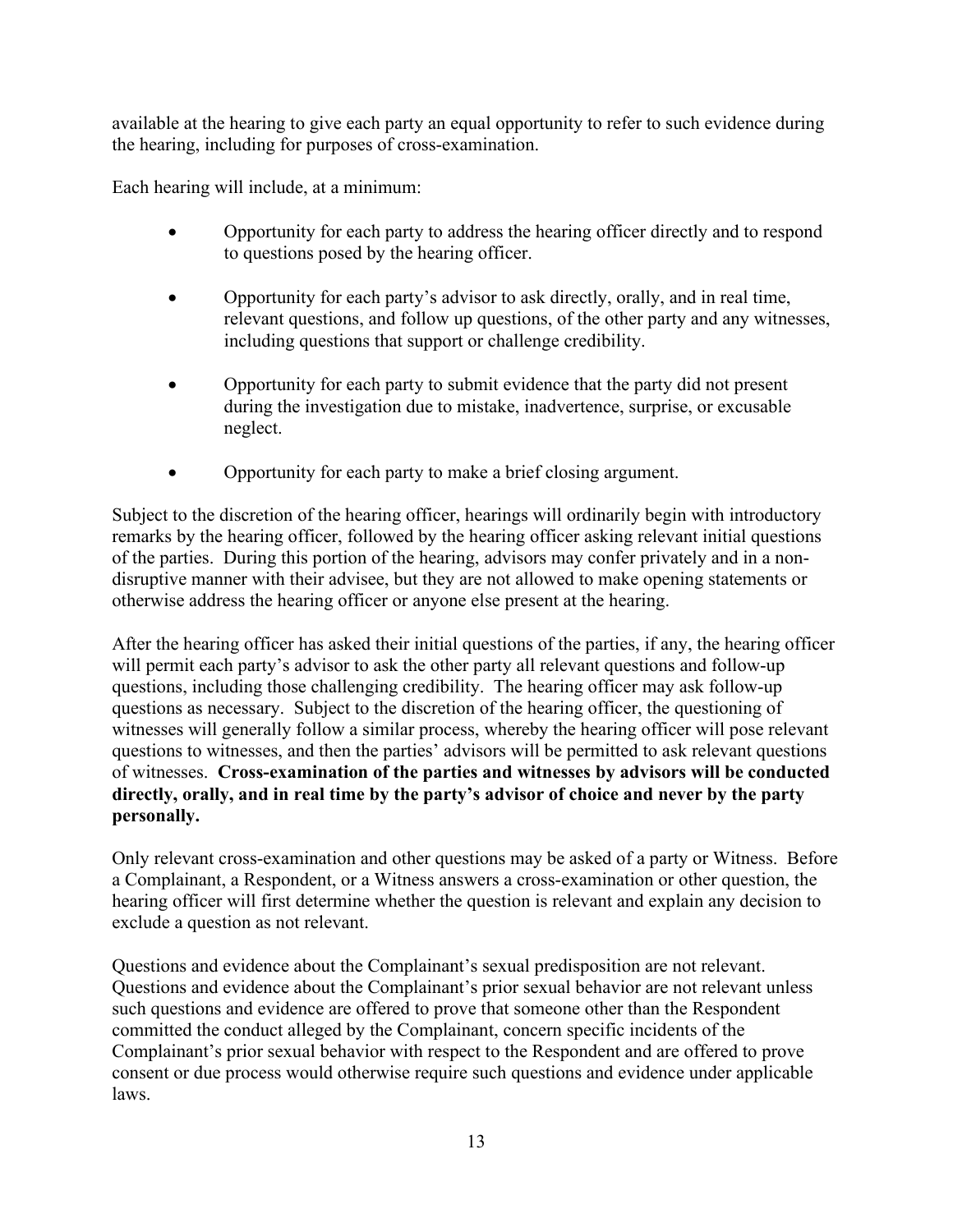Information protected under a legally recognized privilege (e.g., privileged communications between a party and their physician, psychiatrist, psychologist, or other recognized professional or paraprofessional acting in a treatment capacity, or privileged communications between a party and their attorney), are not considered unless the information is relevant and the person holding the privilege has waived the privilege.

#### **(5) Participation of Advisors**

Both parties must be accompanied by an advisor to the hearing. If a party does not have an advisor for the hearing, SCS will provide an advisor of SCS's choice for that party.

Each party's advisor must conduct any cross-examination of the other party and any witnesses. Apart from conducting cross-examination, the parties' advisors do not have a speaking role at the hearing; an advisors' participation is limited to conferring with the party at intervals set by the hearing officer.

A party and/or advisor who materially and repeatedly violates the rules of the hearing in such a way as to be materially disruptive, may be barred from further participation and/or have their participation limited, as the case may be, at the discretion of the hearing officer.

#### **(6) Participation of Parties and Witnesses**

As explained above, a party or witness who elects to participate in a SCS process is expected, although not compelled, to participate in all aspects of the process.

If a party or witness elects to not participate in the live hearing or participates in the hearing but refuses to answer some or all of the questions posed by the other party through their advisor, the Hearing Officer will not rely on any statement of the non-participating party or witness in reaching a determination regarding responsibility.

"**Statements**" for purposes of the hearing means factual assertions made by a party or witness. Statements might include factual assertions made during an interview or conversation, written by the individual making the assertions (including those found in a Formal Complaint), and memorialized in the writing of another (e.g. in an investigative report, police report, or medical record).

Where evidence involves intertwined statements of both parties (e.g. a text message exchange or an email thread) and one party refuses to participate in the hearing or submit to questioning about the evidence while the other does participate and answer questions, the statements of only the participating party may be relied on by the hearing officer.

The hearing officer will never draw any inferences based solely on a party's or witness's absence or refusal to answer questions. If a party does not appear for the hearing, their advisor may still appear for the purpose of asking questions of the other party and witnesses. If a nonparticipating party's advisor also does not appear for the hearing, SCS will appoint an advisor to participate in the hearing for the purpose of asking questions of the other party on behalf of the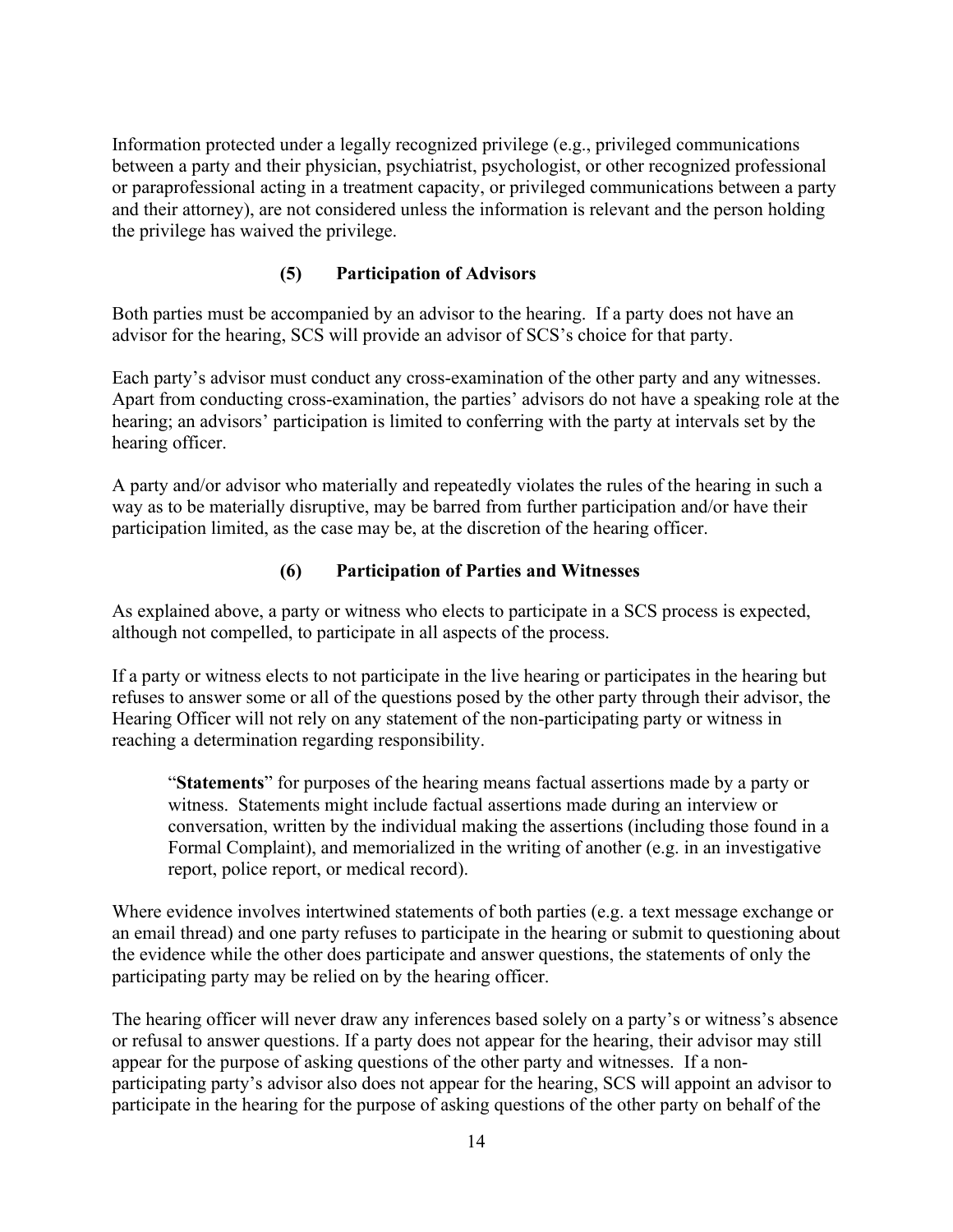non-participating party.

Parties are reminded that, consistent with the prohibition on Retaliation, intimidation, threats of violence, and other conduct intended to cause a party or witness to not appear for a hearing are expressly prohibited.

## **(7) Witnesses**

Generally, the hearing officer will exclude from the hearing any witness who was not previously identified to the other party. If the party wishing to present a witness has clearly demonstrated that a witness not interviewed during the investigation was not reasonably available (or not reasonably known to the parties) at the time of the investigation or that the witness is likely to have information that has significant relevance to a material fact at issue in the investigation, the hearing officer has the discretion to allow that witness to be interviewed. The interview will generally be conducted by the investigator and a summary of information provided by the witness will be made available to both parties for their review and comment prior to the hearing.

The hearing officer also may, at their discretion, exclude witnesses or witness testimony that the hearing officer considers irrelevant or duplicative. The hearing officer will explain any decision to exclude a witness or testimony as not relevant.

As noted above, in the event that any witness refuses to attend the hearing, or attends but refuses to submit to some or all of the questioning by the parties' advisors, the statements of that witness, whether given during the investigation or during the hearing, will not be considered by the hearing officer in reaching a determination of responsibility. The hearing officer will not draw an inference about the determination regarding responsibility based solely on witness's absence from the live hearing and/or refusal to submit to questioning by the parties' advisors.

#### **(8) Electronic Devices and Record of Hearing**

A Respondent, Complainant, advisor, and/or Witness may not bring electronic devices that capture or facilitate communication (e.g., computer, cell phone, audio/video recorder, etc.) into a hearing room, unless authorized by the Hearing Officer.

The Title IX Coordinator will arrange for there to be an audio recording, audiovisual recording, or transcript (or combination) of the hearing. The recording/transcript will be made available to the parties for inspection and review on reasonable notice, including for use in preparing any subsequent appeal, and will be kept on file by SCS for seven years.

#### **(9) Deliberation and Determination**

After the hearing is complete, the hearing officer will objectively evaluate all relevant evidence collected during the investigation, including both inculpatory and exculpatory evidence, together with relevant testimony and non-testimonial evidence received at the hearing, and ensure that any credibility determinations made are not based on a person's status as a Complainant, Respondent, or witness. The hearing officer will take care to exclude from consideration any evidence that was ruled inadmissible during the hearing.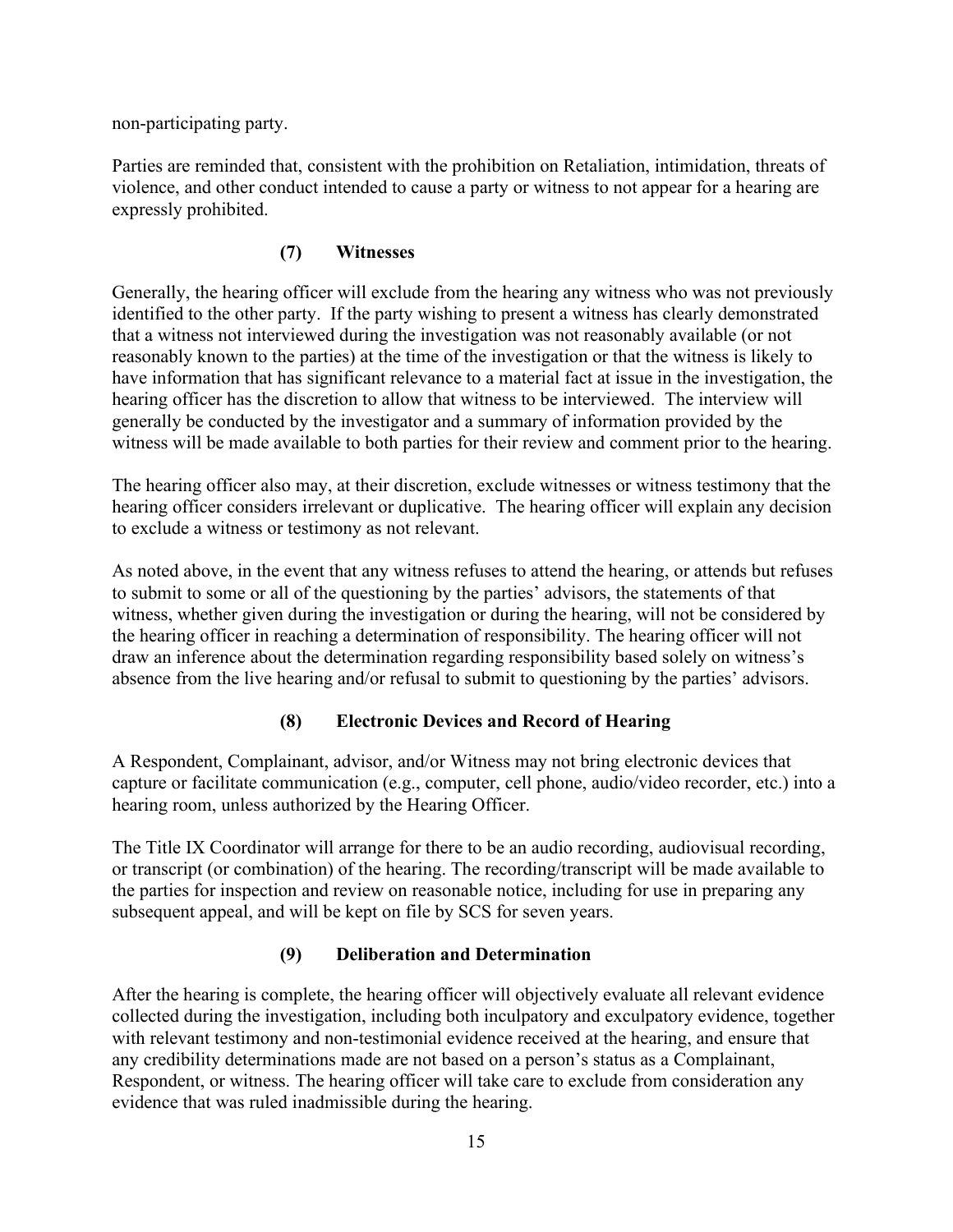The hearing officer will resolve disputed facts and reach a determination regarding whether the facts constitute one or more violations of the Policy as alleged in the Formal Complaint using a preponderance of the evidence standard.

#### **(10) Sanctions and Remedies**

In the event the hearing officer determines that the Respondent is responsible for violating the Policy, the hearing officer will, prior to issuing a written decision, consult with an appropriate SCS official with disciplinary authority over the Respondent and such official will determine any sanctions to be imposed. The hearing officer will also, prior to issuing a written decision, consult with the Title IX Coordinator who will determine whether and to what extent ongoing support measures or other remedies will be provided to the Complainant.

In keeping with SCS's commitment to foster an environment that is safe, inclusive, and free from discrimination and harassment, SCS has wide latitude in the imposition of sanctions and remedies tailored to the facts and circumstances of the Title IX Misconduct, the impact of the conduct on the Complainant and SCS community, and accountability for the Respondent. Sanctions may also serve to remedy the discriminatory effects of the Title IX Misconduct on the Complainant and others, including any systemic actions found to be appropriate for the broader SCS community. Remedies will be designed to restore or preserve equal access to SCS's Program or Activity. Other interventions may include targeted or broad-based educational programming or training.

Sanctions for a finding of responsibility for student-Respondents include, but are not limited to, warning, suspension, and expulsion. Sanctions for findings of responsibility for employee-Respondents include, but are not limited to, warning, suspension, and dismissal from employment.

# **(11) Written Decision**

After reaching a determination and consulting with the appropriate SCS official and Title IX Coordinator regarding sanctions and remedies, the hearing officer will prepare a written decision that will include:

- Identification of the allegations potentially constituting Title IX Misconduct and the section(s) of the Policy alleged to have been violated;
- A description of the procedural steps taken by SCS from receipt of the Formal Complaint through issuance of the written decision, including notification to the parties, interviews with the parties and witnesses, site visits, methods used to gather non-testimonial evidence, and the date, location, and people who were present at or presented testimony at the hearing;
- Findings of fact that support the determination;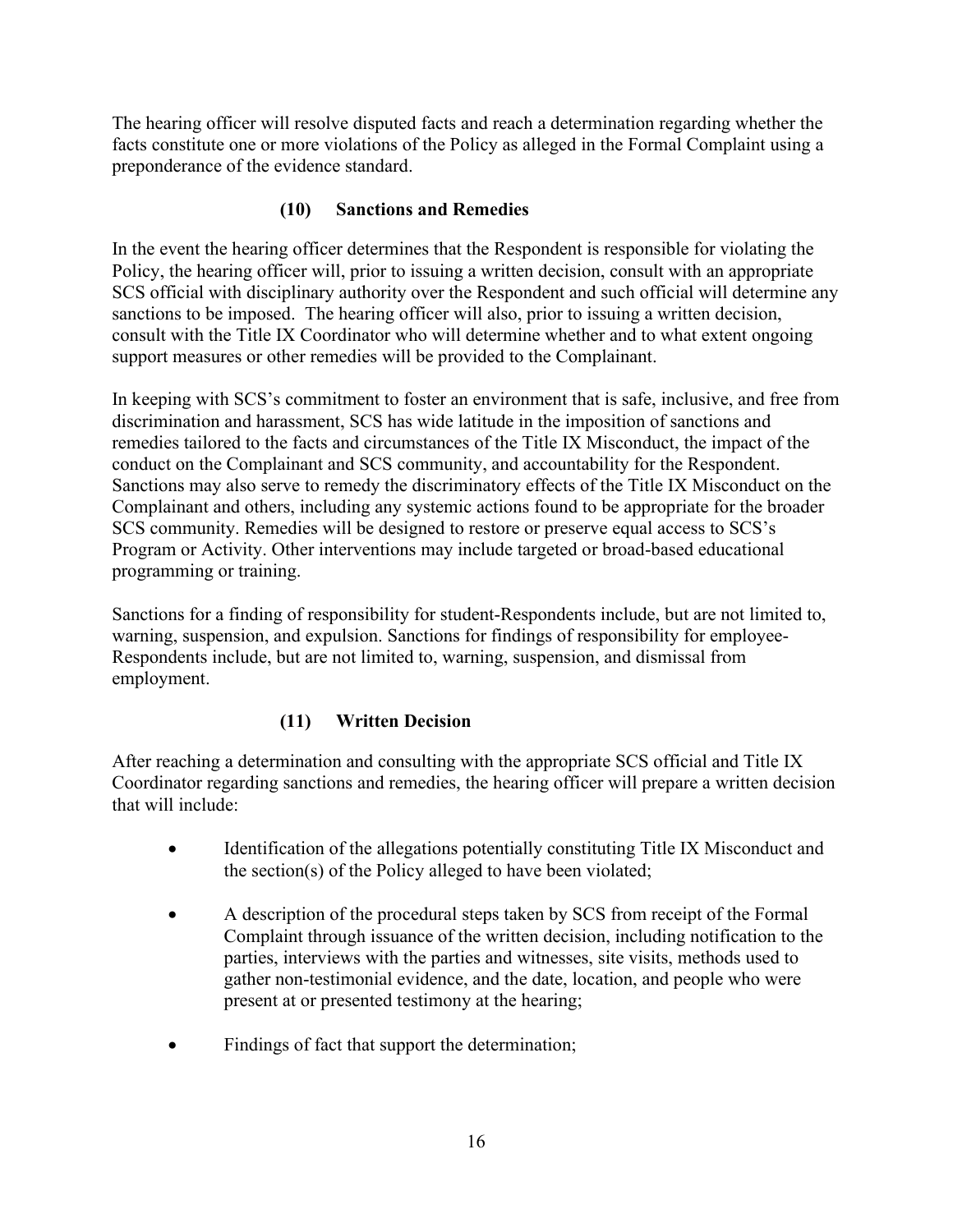- Conclusions regarding the application of definitions of Title IX Misconduct in the Policy to the facts;
- A statement of, and rationale for, the result as to each allegation, including a determination regarding responsibility;
- The discipline determined by the appropriate SCS official and whether any ongoing support measures or other remedies as determined by the Title IX Coordinator will be provided; and
- A description of SCS's process and grounds for appeal.

The hearing officer's written determination will be simultaneously transmitted to the parties. Transmittal of the written determination to the parties concludes the hearing process, subject to any right of appeal.

SCS strives to issue the hearing officer's written determination within fourteen (14) business days of the conclusion of the hearing.

## **C. Appeal**

Either party may appeal the determination, or a dismissal of a Formal Complaint, on one or more of the following grounds:

- A procedural irregularity that materially affected the outcome;
- There is new evidence that was not reasonably available at the time the determination or dismissal was made, that could have affected the outcome; and/or
- The Title IX Coordinator, investigator, or hearing officer had a conflict of interest or bias for or against complainants or respondents generally, or against the individual Complainant or Respondent, that materially affected the outcome.

No other grounds for appeal are permitted.

A party must file an appeal within five business days of the date on which they receive notice of dismissal or determination appealed from. The appeal must be submitted in writing to the Title IX Coordinator. The appeal must specifically identify the determination and/or dismissal appealed from, articulate which one or more of the three grounds for appeal are being asserted, explain in detail why the appealing party believes the appeal should be granted, and articulate what specific relief the appealing party seeks.

Promptly upon receipt of an appeal, the Title IX Coordinator will conduct an initial evaluation to confirm that the appeal is timely filed. If the appeal is not timely, the Title IX Coordinator will dismiss the appeal and provide written notice of the same to the parties.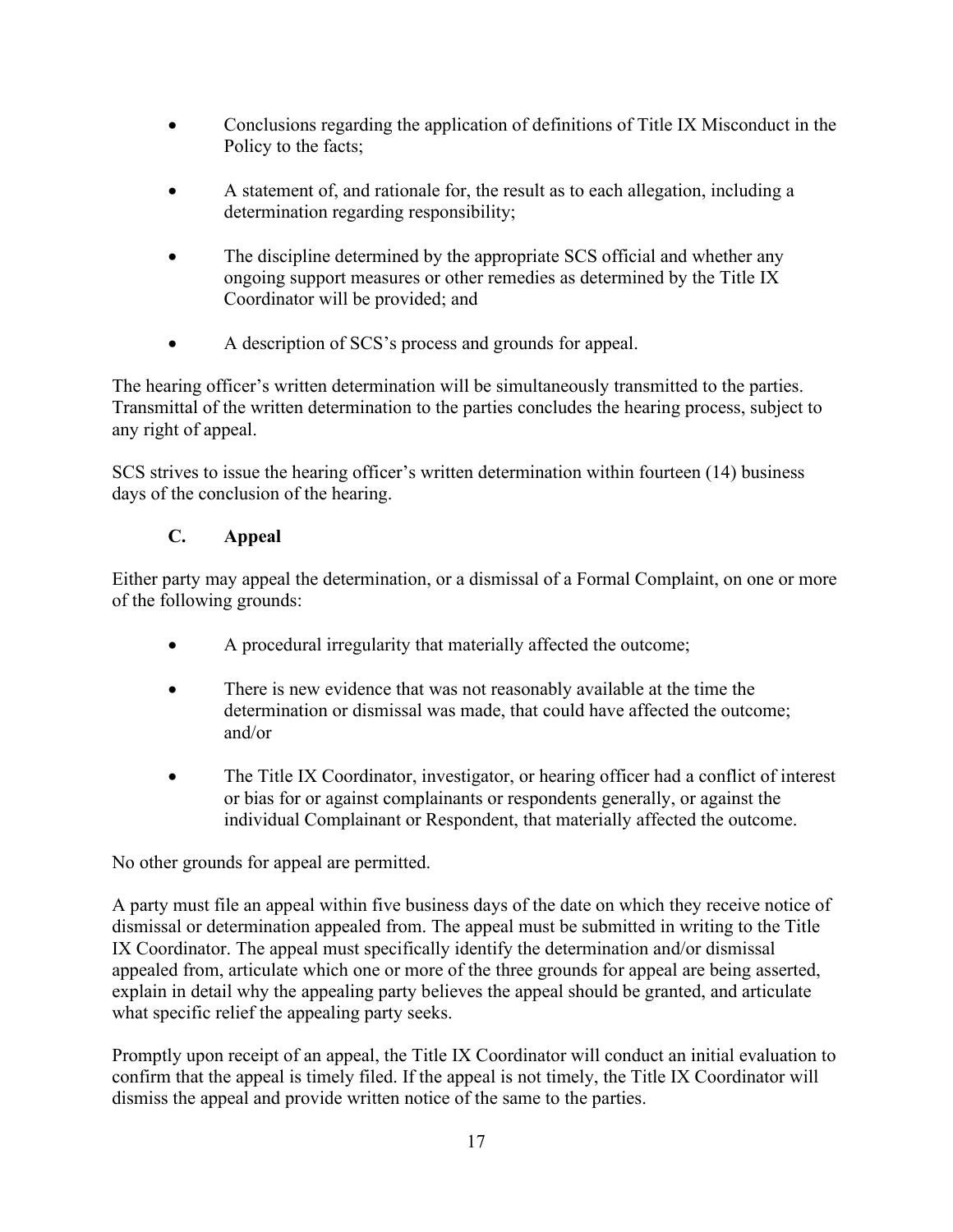If the appeal was timely filed, the Title IX Coordinator will appoint an internal or external appeal officer and refer the appeal to that person. The appeal officer will first conduct an initial evaluation to confirm that the appeal invokes at least one of the permitted grounds for appeal. If the appeal officer determines that the appeal fails to invoke a permitted ground for appeal, the appeal officer will dismiss the appeal and provide written notice of the same to the parties.

If the appeal officer confirms that the appeal invokes at least one permitted ground for appeal, the appeal officer will provide written notice to the other party that an appeal has been filed and that the other party may submit a written opposition to the appeal within five business days.

Upon receipt of any opposition, or after the time period for submission of an opposition has passed without one being filed, the appeal officer will decide the appeal and transmit a written decision to the parties that explains the outcome of the appeal and the rationale.

Although the length of each appeal will vary depending on the totality of the circumstances, SCS strives to issue the appeal officer's written decision within 21 business days of an appeal being filed.

The determination of a Formal Complaint, including any discipline, becomes final when the time for appeal has passed with no party filing an appeal or, if any appeal is filed, at the point when the appeal officer has resolved all appeals, either by dismissal or by transmittal of a written decision.

No further review beyond the appeal is permitted.

#### **IX. Informal Resolution**

Informal Resolution is an alternative resolution process that does not include an investigation or hearing. Informal Resolution is typically a spectrum of facilitated, or structured, and adaptable processes between the Complainant, the Respondent, and/or other affected community members that seeks to identify and meet the needs of the Complainant while providing an opportunity for the Respondent to acknowledge harm and seek to repair the harm (to the extent possible) experienced by the Complainant and/or the SCS community.

Informal Resolution options include but are not limited to mediation, referral of the parties to counseling programs, targeted or broad-based educational and training programs, direct communication with the Respondent by the Complainant, communication with the Respondent by the Title IX Coordinator or an SCS administrator, or other forms of restorative justice.

Informal Resolution is not available in cases involving a Seminarian-Complainant and Employee-Respondent. Moreover, some alleged violations of the Policy may not be appropriate for Informal Resolution. The Title IX Coordinator reserves the right to determine whether Informal Resolution is appropriate in a specific case.

Informal Resolution may be available, under appropriate circumstances, at any time prior to reaching a determination regarding responsibility. However, the Informal Resolution process